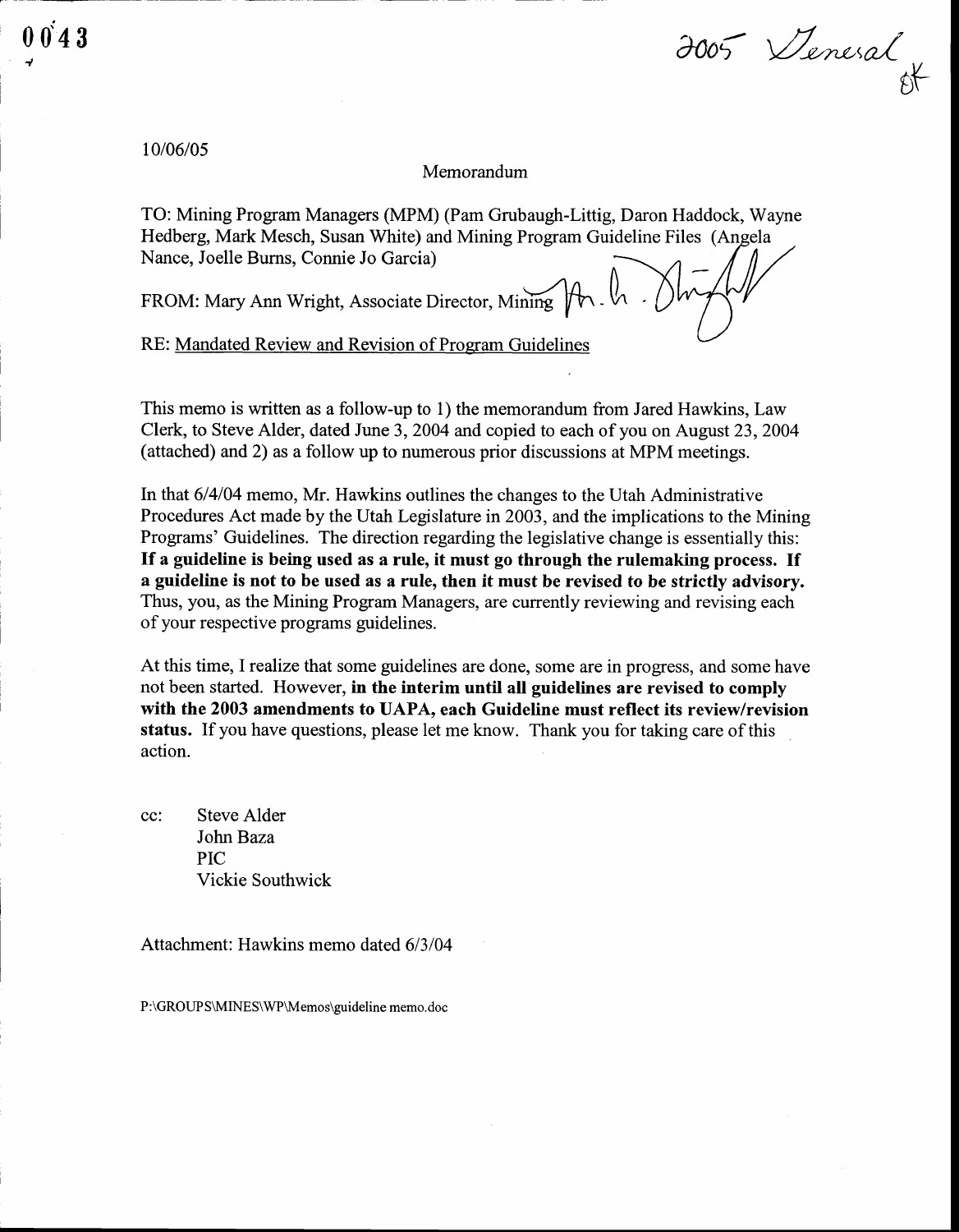## MEMORANDUM

Orig Mary Ann (6)

| TO:   | Steve Alder, Assistant Attorney General, Natural Resources Division                                 |
|-------|-----------------------------------------------------------------------------------------------------|
| FROM: | Jared Hawkins, Clerk, Natural Resources Division                                                    |
| RE:   | Implications of Amendments to the Rulemaking Provisions of the Utah<br>Administrative Procedure Act |
| DATE: | June 3, $2004^1$                                                                                    |

Utah agencies have rulemaking authority pursuant to the provisions of the Utah Administrative Procedure Act (UAPA), Utah Code Annotated § 63-46a-1 et seq. (1997 & Supp. 2003). In addition to other rulemaking required by Utah law, UAPA requires agencies to "make rules when an agency action: (a) authorizes, requires, or prohibits an action; (b) provides or prohibits a material benefit; (c) applies to a class of persons or another agency; and (d) is explicitly or implicitly authorized by statute<sup>[;]"</sup> or "when an agency issues a written interpretation of a state or federal legal mandate." Utah Code Ann. \$ 63-46a-3(2), (3). This past year, the Utah State Legislature changed the definition of what can be considered and enforced as an administrative rule. As this change may affect the enforceability and appropriateness of some of the guidelines and policies issued by Utah agencies, this Memorandum will present the changes made in the law and then discuss what UAPA now requires of Utah agencies.

Prior to May 5, 2003, the provisions of UAPA defined a "rule" as follows:

(16) (a) "Rule" means an agency's written statement that:

(i) is explicitly or implicitly required by state or federal statute or other applicable law;

(ii) has the effect of law;

(iii) implements or interprets a state or federal legal mandate; and

(iv) applies to a class of persons or another agency.

(b) "Rule" includes the amendment or repeal of an existing rule.

(c) "Rule" does not mean:

(i) orders;

I

i

t l

(ii) unenforceable polices;

<sup>&</sup>lt;sup>1</sup> Minor changes were made from the May 25, 2004, Memorandum discussing the same topic.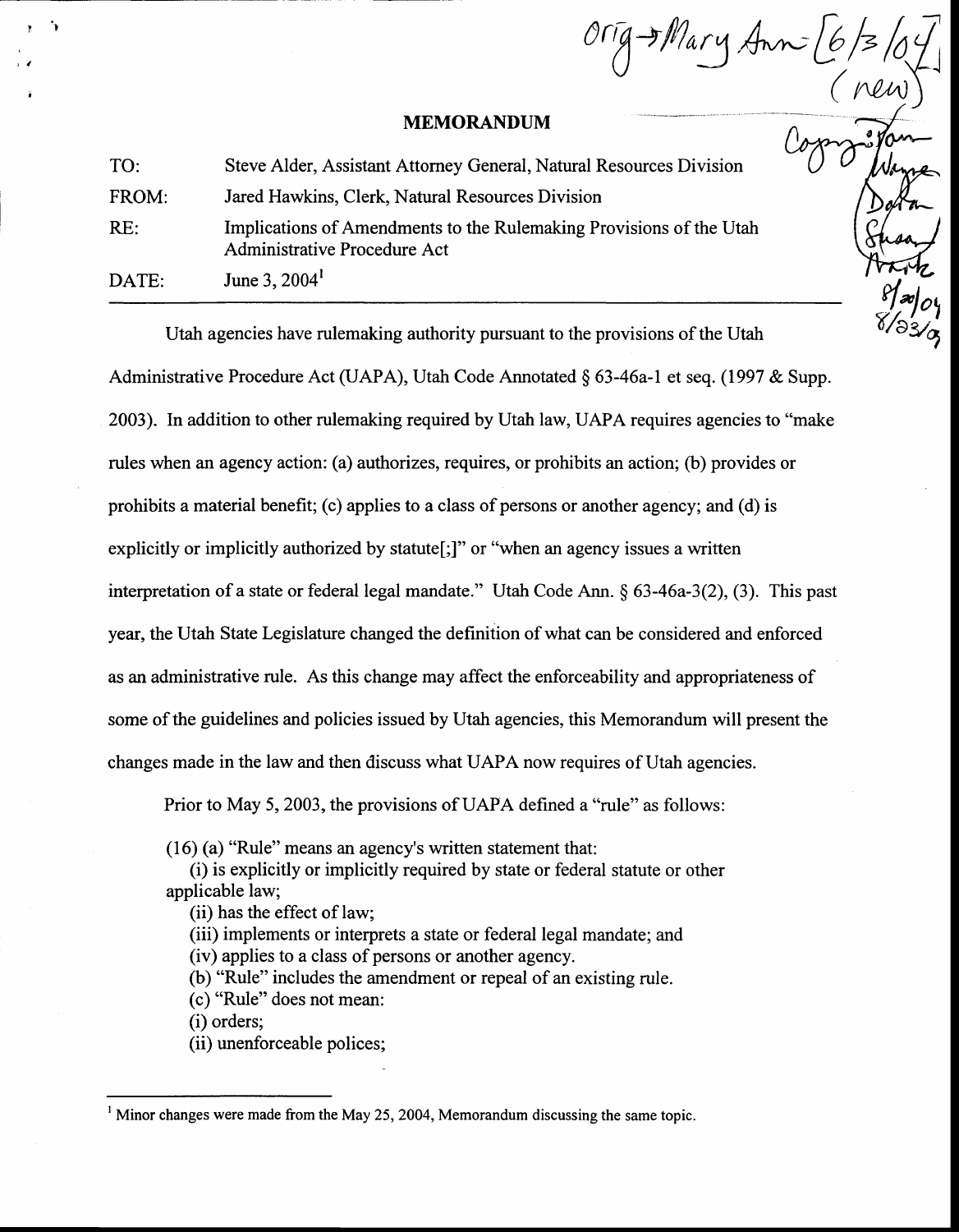(iii) internal management polices of the agency that do not restrict the legal rights of a class of persons or another agency;

(iv) the governor's executive orders or proclamations;

(v) opinions issued by the attorney general's office;

(vi) declaratory rulings issued by the agency according to Section 63-46b-21 except as required by Section 63-46a-3; or

(vii) rulings by an agency in adjudicative proceedings, except as required by Subsection 63-46a-3(6).

Utah Code Ann. \$ 63-46a-2 (1997). Before May 5, 2003, UAPA defined "policy" as follows:

(13) (a) "Policy" means a statement applying to persons or agencies that:

(i) broadly prescribes a future course of action, guidelines, principles, or procedures; or

(ii) prescribes the internal management of an agency.

(b) A policy is a rule if it conforms to the definition of a rule.

Utah Code Ann. \$ 63-46a-2(13) (1997).

, -t

a

However, Utah Laws 2003, chapter 197, \$ l, completely deleted the definition for

"policy" as listed above and amended the definition of "rule" to read: $2$ 

 $(16)$  (a) "Rule" means an agency's written statement that:

(i) is explicitly or implicitly required by state or federal statute or other applicable law;

(ii) has the effect of law;

[(iii)] (ii) implements or interprets a state or federal legal mandate; and  $\left[\frac{div}{dx}\right]$  (iii) applies to a class of persons or another agency.

(b) "Rule" includes the amendment or repeal of an existing rule.

(c) "Rule" does not mean:

(i) orders;

[(ii) unenforceable polices;]

[(iii) internal management polices of the agency]

(ii) an agency's written statement that applies only to internal management and that [de] does not restrict the legal rights of a public class of persons or another agency;

 $\left[\frac{div}{iv}\right]$  (iii) the governor's executive orders or proclamations;

 $\left[\left(\mathbf{\psi}\right)\right]$  (iv) opinions issued by the attorney general's office;

 $\left[\left(\frac{v_i}{v}\right)\right]$  (v) declaratory rulings issued by the agency according to Section 63-46b-21 except as required by Section 63-46a-3; [er]

 $\left[\left(\text{vii}\right)\right]$  (vi) rulings by an agency in adjudicative proceedings, except as required by Subsection  $63-46a-3(6)$ ...

(vii) an agency written statement that is in violation of any state or federal law.

 $t^2$  New language is underlined, while deleted langue is struck out.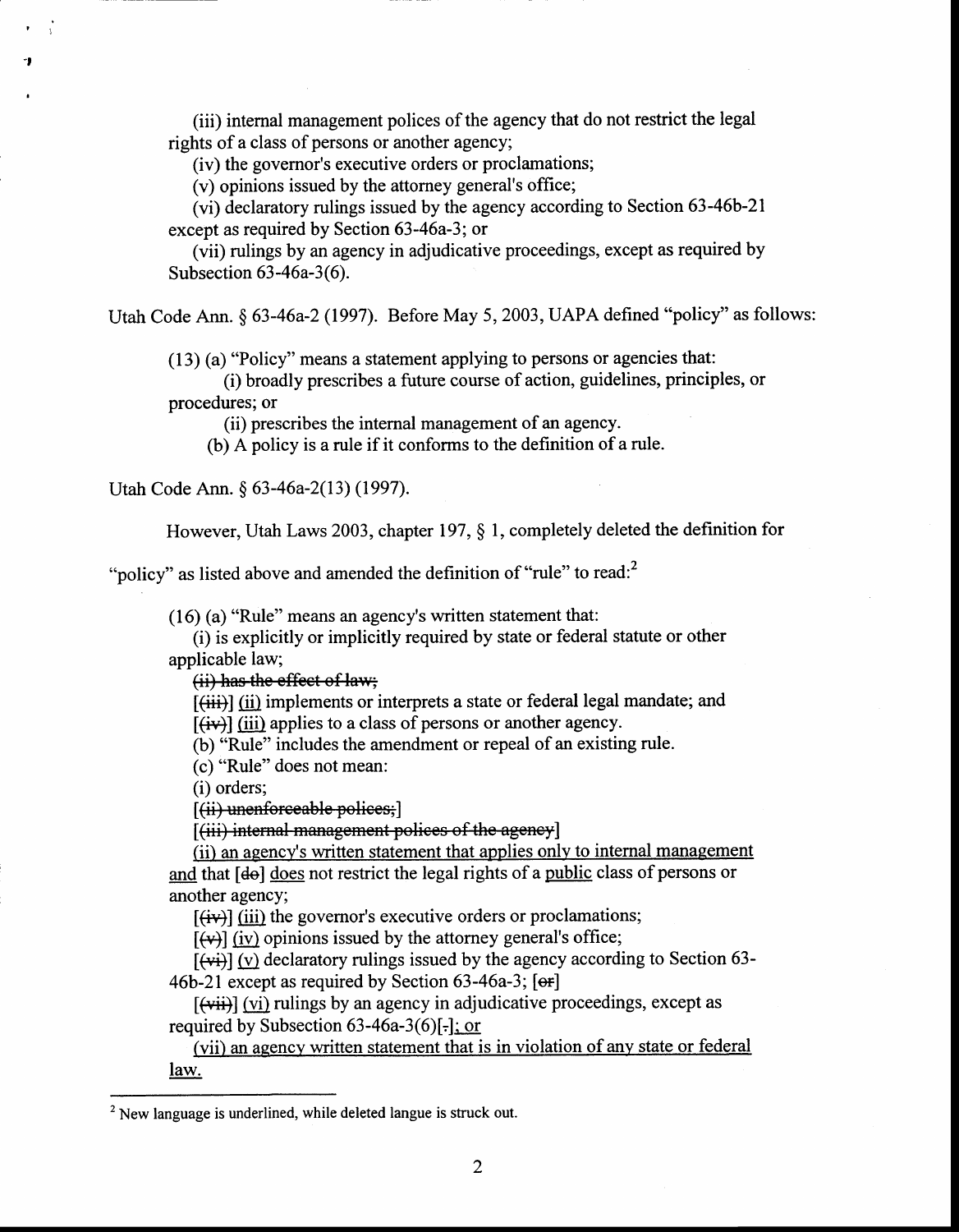Laws 2003, chapter 197,  $\S$  1, also enacted Utah Code Annotated  $\S$  63-46a-3.5 to read:

t

t

(l) An agency's written statement is a rule if it conforms to the definition of a rule under Section 63-46a-2, but the uritten statement is not enforceable unless it is made as a rule in accordance with the requirements of this chapter.

(2) An agency's written statement that is made as a rule in accordance with the requirements of this chapter is enforceable and has the effect of law.

While the amendment to UAPA made by the 2003 legislature (specifically the deletion of the definition of policy from 63-46a-2) may at first glance seem to suggest that the legislature intended to keep agencies from issuing policies, other provisions of UAPA and statements made on the floor of the House of Representatives suggest otherwise. First, while the 2003 Legislature deleted the definition of "policy" from UAPA, UAPA still states that rulemaking is not required when: agency actions apply only to internal agency management; standardized agency manuals only apply to internal fiscal or administrative details of governmental entities supervised by statute; or agencies issue policy or other statements that are only advisory, informative, or descriptive, and do not conform to the requirements of Subsections (2) and (3) of \$ 63-46a-3. Utah Code Ann.  $\S$  63-46a-3(4). This provision of UAPA clearly allows Utah's agencies to issue policy statements in certain situations.

Second, statements made on the floor of the House of Representatives in discussing the proposed UAPA amendments (Senate Bill 30) indicate that the Utah State Legislature (or at least the House of Representatives) likely did not intend to do away with policymaking within Utah agencies.<sup>3</sup> For example, Representative David Ure, speaking in support of the Bill, stated in effect that the legislature did not intend to interfere with interior agency policies or interior

 $3$  One must recognize that while legislative history can be useful in determining the intent of the legislature in passing a law, statements made by members of the legislature do not always necessarily represent the true intent of the legislature. Thus, while there is not a way of definitively determining whether the following statements articulate the tme intent of the legislature, they do provide helpful insight as to what at least some of the representatives thought the proposed Bill was intended to change or accomplish.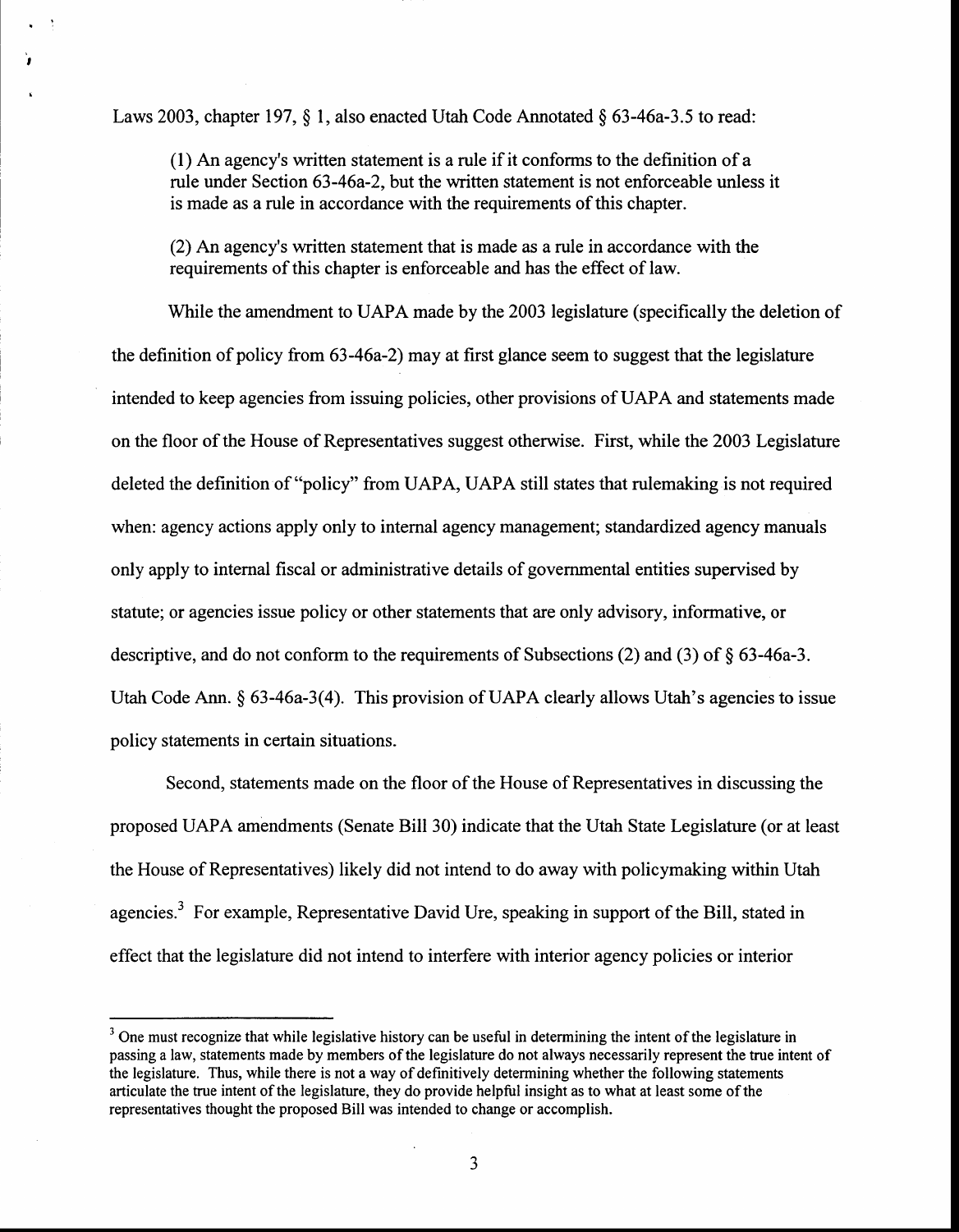management decisions in passing Senate Bill 30, but rather wanted to establish that when an agency issues a rule that appears to be a rule and acts like a rule, it must be taken through the appropriate procedures to become enforceable as a rule. Representative Merlynn Newbold agreed, stating that the Bill was intended to clarify what is a rule, what needs to go through the proper procedure, and what is enforceable. She then added that if a statement issued by an agency "affects the general public, then it is a rule and it needs to go through the [proper] procedure." Floor Debate, House of Representatives, Utah State Legislature, 2003 General Session (March 5, 2003), ar http://www.le.state.ut.us/house/Recordings/2003GS/2003day45.htm (click on "SB 30" link).

,

 $\ddot{\cdot}$ 

I

In summary, the amendments to UAPA clarify what agency actions constitute rules and in doing so, limit when an agency can issue policy statements or guidelines, but do not entirely prohibit agency policies or guidelines. UAPA still allows agencies to establish and follow policies that only apply to internal agency management (and that do not restrict the legal rights of a public class of persons or another agency) ( $\S 63-46a-2(16)(c)(ii)$ ), only apply to internal fiscal or administrative details of governmental entities supervised by statute  $(\S$  63-46a-3(4)(b)), or that are only advisory, informative, or descriptive in nature  $(\S$  63-46a-3(4)(c)). However, those policies cannot "act like rules," without being issued according to rulemaking procedures. "Acting like a rule" includes when:

- (a) An agency's written statement is "explicitly or implicitly required by applicable law[,] implements or interprets a state or federal legal mandate[,] and applies to a class of persons or another agency" (Utah Code Ann.  $\S$  63- $46a-2(16)(a)$ :
- (b) an agency's actions: authorize, require, or prohibit an action; provide or prohibit a material benefit; apply to a public class of persons or another agency; and are explicitly or implicitly authorized by statute (Utah Code Ann. \$ 63-46a-3(2)); or
- (c) "an agency issues a written interpretation of a state or federal legal mandate" (Utah Code Ann. \$ 63-46a-3(3)).

4